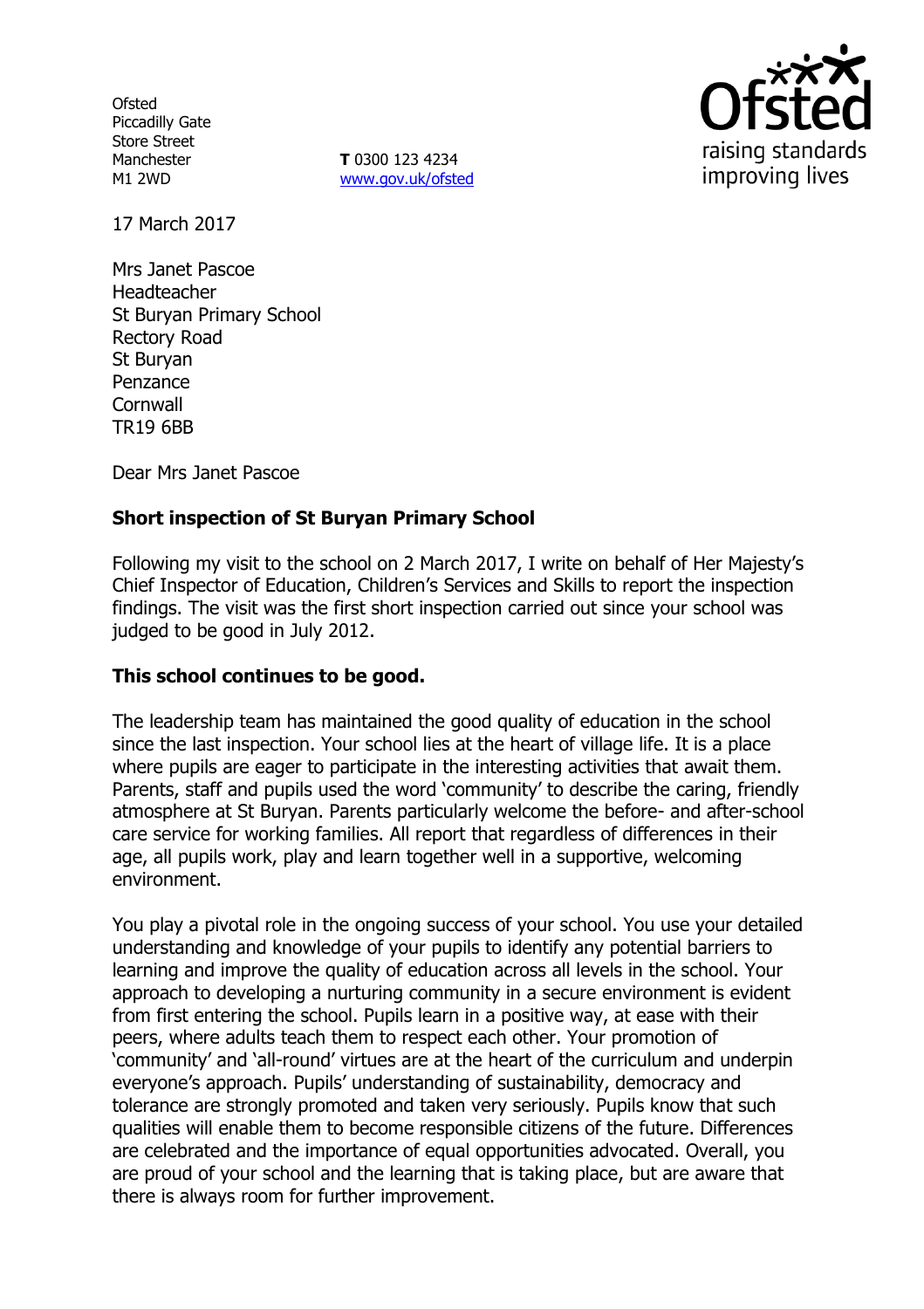

Your careful curriculum planning is delivering the academic rigour needed, alongside the personal care required to cater for pupils' individual needs well. Pupils' personal successes and academic achievements are celebrated through the colourful and informative displays that also showcase the exciting and rich curriculum you offer. Parents, staff and pupils all recognise the benefits of the outside, 'natural' approach to the curriculum offered. Visits to London and, most significantly, camps on the Isles of Scilly, provide memorable experiences to all, for years to come.

You have successfully tackled the areas identified for improvement at the last inspection. Your strong focus on pupils' learning habits is developing their ability to reflect on their achievements and identify next steps in learning well. Pupils routinely review one another's work and provide clear points for developing aspects of writing and mathematics, for example. As a result, pupils are clear about what they need to do next to improve their work and achieve well.

The majority of parents who responded to Ofsted's online questionnaire, Parent View, are highly complimentary about you, your staff and all you do to make their children feel happy and well cared for. All parents feel that their children are safe in school. Parents typically commented on the rich curriculum and projects studied that engage and motivate their children by bringing learning to life.

### **Safeguarding is effective.**

The welcoming and caring atmosphere created, allied with up-to-date training for staff, ensures that your school has a strong culture of safeguarding. You and your governors ensure that safeguarding arrangements are fit for purpose and records are detailed and comprehensive. Members of staff are knowledgeable about the signs of abuse and fully understand more complex issues, such as child sexual exploitation and radicalisation. Parents are positive about the school's work and the difference it has made to pupils' lives. A particular strength is the way the school works with other agencies and providers at the time of transition in and out of school. This helps to ensure the smooth flow of information and so ensures that pupils' individual needs are met. You are reorganising the significant amount of paperwork involved in record-keeping following your recent office move.

Pupils report that they feel safe in school due to the care and attention they receive from adults. Pupils know how to report concerns and understand the process for doing so. They are confident that staff will help them if they have any issues. Your commitment to pupils' welfare is evident in the way you follow up matters when brought to your attention. Safety also features strongly in the curriculum, helping pupils to keep themselves safe in a range of situations and settings. Pupils are made aware of online safety and taught how to manage risks when working outside in the local environment.

### **Inspection findings**

■ We decided to focus on how well pupils, including the most able pupils, are achieving in mathematics. We also looked at how well teaching was supporting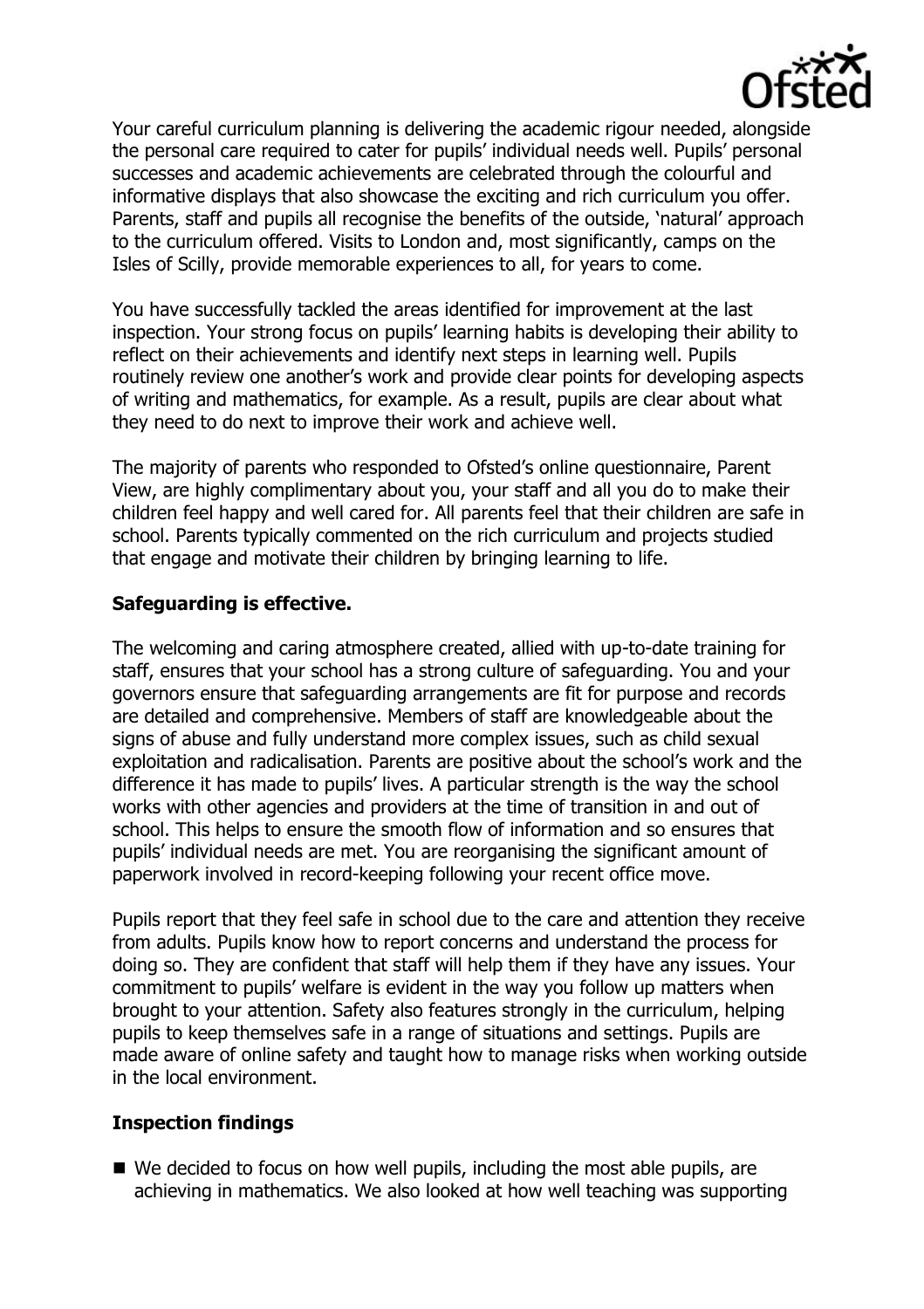

boys' achievement in reading and writing at key stage 1. Finally, we examined how effective the monitoring of teaching and learning was at bringing about improvement.

- Staff spoken to are fully supportive of your leadership. They are happy to be members of the school team and this permeates through their work. You monitor teaching through a variety of means and use a wide range of information. However, records of monitoring activities provide some 'broad-brush' statements on pupils' learning rather than specifying the precise gains in pupils' knowledge, skills or understanding. At times, it is difficult to see how monitoring links to the priorities set out in the school development plan and associated training for staff. This restricts the ability of the governing body to establish whether planned actions to improve the quality of teaching and pupils' learning are successful.
- You and your governors rightly explored why the 2016 standards achieved by key stage 1 boys in reading and writing are lower than in mathematics. When we listened to some boys read, you were quick to identify that pupils use their knowledge of phonics well to decode what sounds letters make. You also noted that boys are competent in the 'basic mechanics' of reading. Boys' enjoyment of reading and their success when segmenting more complicated sounds, then blending them to read, was also evident. However, the teaching of reading does not routinely develop boys' deeper comprehension, fluency and understanding sufficiently. A few boys are therefore not catching up to reach the standards expected for their age.
- We also looked at some writing from key stage 1 boys' books together. In some cases, it was clear that boys do not routinely use their knowledge of phonics to aid them when writing and spelling. At times, spelling and phonological errors go unnoticed, uncorrected or reinforced in boys' work. This is also the case in Years 3 and 4, where pupils' presentation is not as good as in other year groups. Work in books therefore illustrates that some boys are repeating the same mistakes.
- Another area we explored was how well girls in key stage 2 were being pushed in mathematics. Your analysis of girls' performance, following results from the 2016 national tests, revealed that they were reluctant to risk error in mathematics. This hindered them from learning from mistakes and bettering their performance. Training from the Cornwall mathematics hub is having a positive impact on developing pupils' depth of learning. Your emphasis on developing pupils' mathematical language and reasoning is ensuring that more girls than last year are on track to go on from their starting points and achieve well.
- The curriculum in mathematics is not, however, enabling more pupils to reach the higher standards. Across the school, concepts are not developed sufficiently well for pupils who are capable of working at a 'greater depth'. Topics jump from one area of mathematics to another and present as a 'piecemeal' approach. As a result, not enough middle ability or more able pupils are progressing as well as their peers, particularly in Years 3 and 4. You are aware of this and have clear plans in place to address this issue.
- Despite these deficiencies in the quality of the curriculum, discussions with Year 5 and 6 girls indicates their good understanding of mathematical concepts. Girls challenged each other well to explain the conundrum of why six divided by one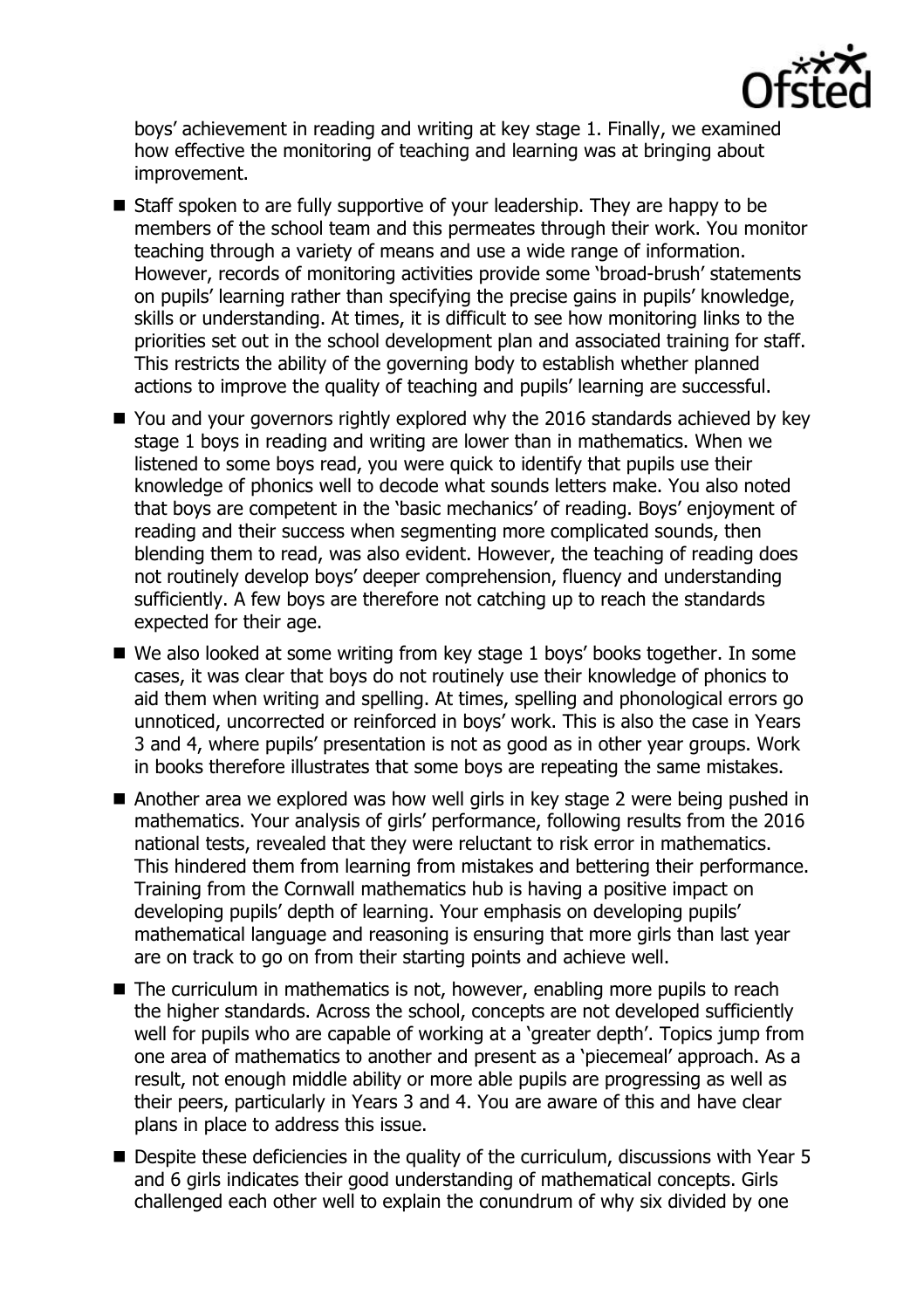

half results in a larger answer, despite it being a division calculation. Girls demonstrated good reasoning skills when articulating the different operations required between 'taking away' and 'taking away from'.

- Some good curriculum examples in mathematics exist, for instance, in Years 5 and 6. Complex problems are set which challenge pupils' thinking well, such as calculating the perfect angle to perform a 'dab' or to make a 'bottle flip' land successfully. Pupils confidently use technological devices to measure and calculate angles and reason why they are the perfect angle to make the 'dab' or bottle flip work. Some pupils apply algebra to explain their thinking well and thoroughly engage in the 'contemporary' activities planned.
- Your increased focus on the most able pupils' achievement is raising teachers' expectations of what all pupils are capable of. Pupils spoken to about reading showed a good understanding of more complex inference and deduction skills. When studying texts in detail, the contents are used to establish different ways of interpreting books. Your ongoing focus on developing pupils' resilience when tackling more challenging work is also paying dividends. Pupils also enjoy the new approach adopted to challenging their learning in daily lessons. Pupils' progress is improving because they are guided well by teachers to select from a range of activities (RAG or red, amber, green) at increasing levels of difficulty.

# **Next steps for the school**

Leaders and those responsible for governance should ensure that:

- monitoring activities focus on precise gains in pupils' knowledge, skill or understanding and align more closely with the priorities set out in the school improvement plan and training for staff
- you continue to embed your work on stretching and challenging the most able pupils across the school
- **Delays in key stage 1 use the knowledge of phonics and spelling to write more** accurately, and those in Years 3 and 4 improve their presentation or written work
- $\blacksquare$  the comprehension skills of boys when reading improves
- $\blacksquare$  the curriculum in mathematics is developed so that understanding of concepts is fully developed within and across year groups and all pupils are supported to reach even higher standards.

I am copying this letter to the chair of the governing body, the regional schools commissioner and the director of children's services for Cornwall. This letter will be published on the Ofsted website.

Yours sincerely

Richard Light **Her Majesty's Inspector**